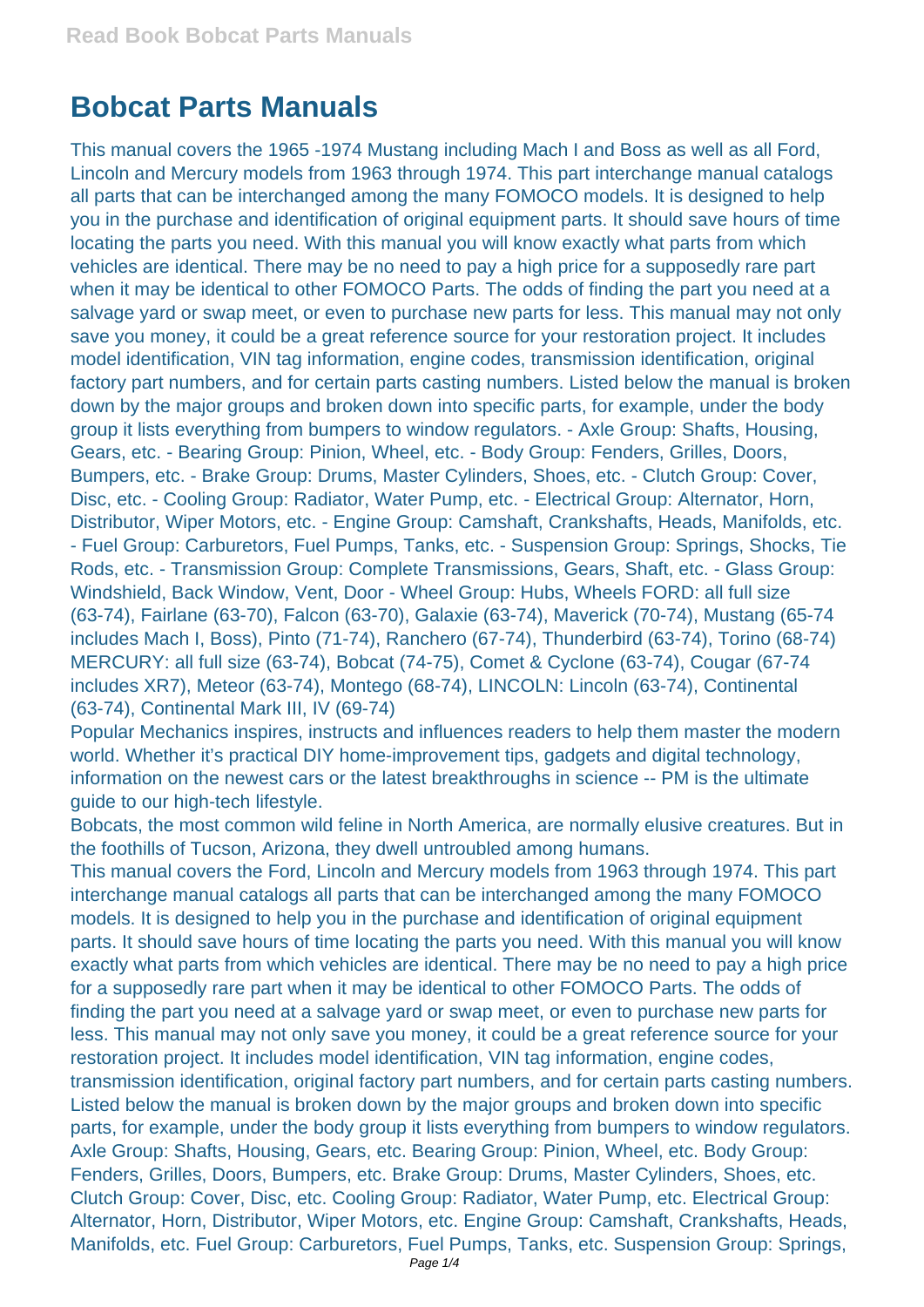Shocks, Tie Rods, etc. Transmission Group: Complete Transmissions, Gears, Shaft, etc. Glass Group: Windshield, Back Window, Vent, Door Wheel Group: Hubs, Wheels FORD: all full size (63-74), Fairlane (63-70), Falcon (63-70), Galaxie (63-74), Maverick (70-74), Mustang (65-74 includes Mach I, Boss), Pinto (71-74), Ranchero (67-74), Thunderbird (63-74), Torino (68-74) MERCURY: all full size (63-74), Bobcat (74-75), Comet & Cyclone (63-74), Cougar (67-74 includes XR7), Meteor (63-74), Montego (68-74), LINCOLN: Lincoln (63-74), Continental (63-74), Continental Mark III, IV (69-74)

Service manuals for Ford models manufactured between 1965 and 1988, including Bobcat, Capri, Capri II, Continental, Cougar, Crown Victoria, Escort, EXP, Fairlane, Fairmount, Falcon, Festiva, Futura, Granada, Lincoln Town Car, LN7, LTD, Lynx, Mark VII, Mercury Grand Marquis, Mercury Intermediate, Monarch, Montego, Mustang, Mustang SVO, Pinto, Sable, Taurus, Tempo, Thunderbird, Topaz, Versailles, XR-7, and Zephyr.

Dictionary of Arabic Loanwords in the Languages of Central and East Africa analyzes around 3000 Arabic loanwords in more than 50 languages in the area, and completes the work started in a previous similar work on West Africa.

Describes the management techniques followed by lesser-known companies that have, nonetheless, attained global market shares of seventy percent

Explains survival techniques, including self-defense, first aid, and how to acquire essentials like food, water, and shelter.

Tells how clutches & transmissions work - gear, friction, & hydrostatic. Gives basics of service & repair of major types of drives, transmission, transaxles, & clutches used in compact equipment. Includes troubleshooting guides. It provides the reader with a list of skills & knowledge that should be learned with each chapter. CONTENTS: Basic principles, clutches, mechanical transmissions, hydrostatic transmissions, belt & chain drives, differentials, final drives, power take-offs, service & maintenance & troubleshooting.

"This is a biography of Milt Schornack, one of Detroit's top mechanics in the 1960s, who pioneered the Ram Air system and, as a tuner and driver, became the face of Pontiac's legendary GTO"--Provided by publisher.

Food Plots for WildlifeChilton's Motor/age Professional Auto Heating and Air Conditioning ManualThe Uncle's LegacyA Novel in Three VolumesMilt Schornack and the Royal Bobcat GTOsMcFarland

Includes Part 1, Number 2: Books and Pamphlets, Including Serials and Contributions to Periodicals (July - December)

This manual covers Mercury, Lincoln, and Mercury models from 1963 through 1974. This part interchange manual catalogs all parts that can be interchanged among the many FOMOCO models. It is designed to help you in the purchase and identification of original equipment parts. It should save hours of time locating the parts you need. With this manual you will know exactly what parts from which vehicles are identical. There may be no need to pay a high price for a supposedly rare part when it may be identical to other FOMOCO Parts. The odds of finding the part you need at a salvage yard or swap meet, or even to purchase new parts for less. This manual may not only save you money, it could be a great reference source for your restoration project. It includes model identification, VIN tag information, engine codes, transmission identification, original factory part numbers, and for certain parts casting numbers. Listed below the manual is broken down by the major groups and broken down into specific parts, for example, under the body group it lists everything from bumpers to window regulators. - Axle Group: Shafts, Housing, Gears, etc. - Bearing Group: Pinion, Wheel, etc. - Body Group: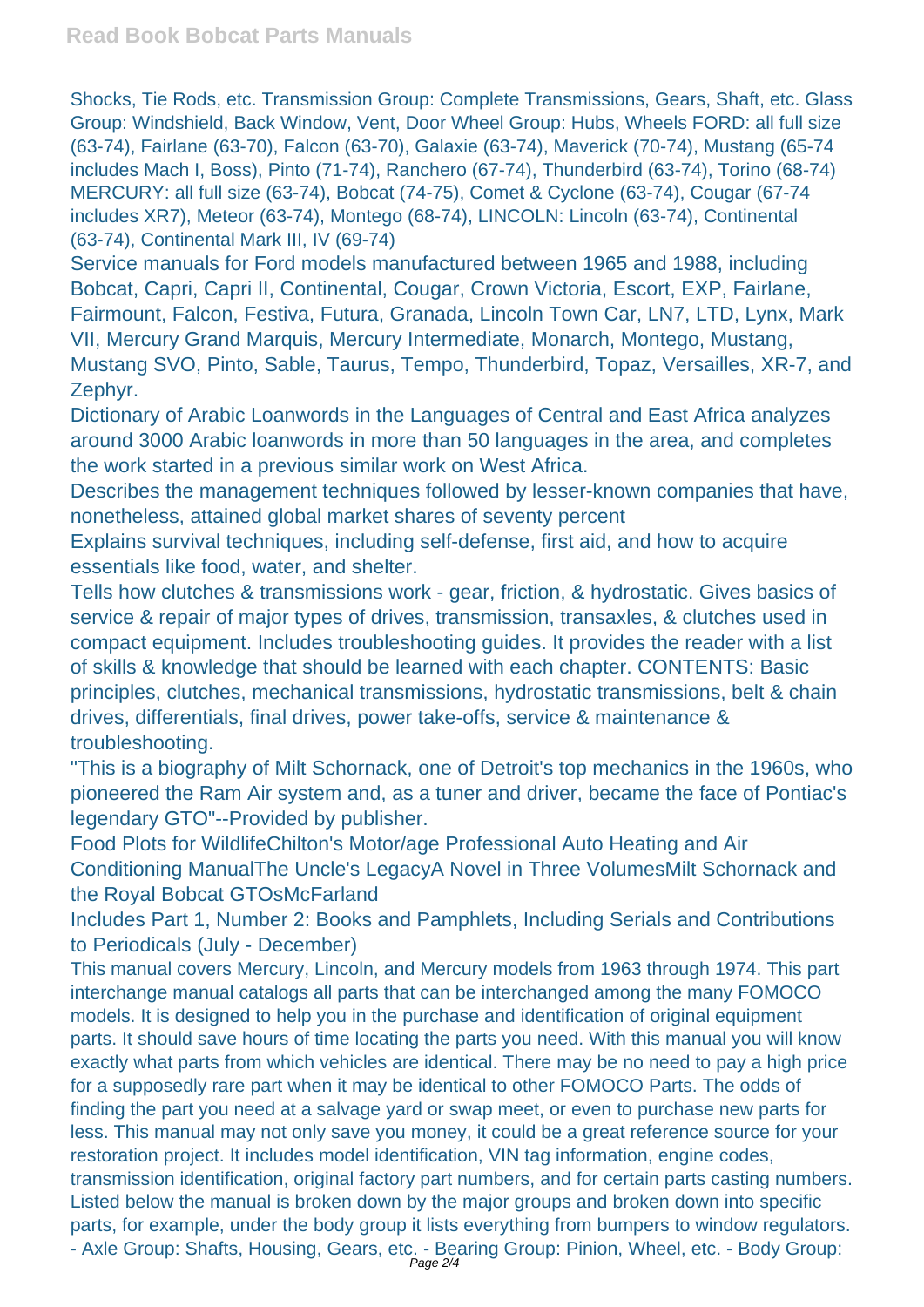Fenders, Grilles, Doors, Bumpers, etc. - Brake Group: Drums, Master Cylinders, Shoes, etc. - Clutch Group: Cover, Disc, etc. - Cooling Group: Radiator, Water Pump, etc. - Electrical Group: Alternator, Horn, Distributor, Wiper Motors, etc. - Engine Group: Camshaft, Crankshafts, Heads, Manifolds, etc. - Fuel Group: Carburetors, Fuel Pumps, Tanks, etc. - Suspension Group: Springs, Shocks, Tie Rods, etc. - Transmission Group: Complete Transmissions, Gears, Shaft, etc. - Glass Group: Windshield, Back Window, Vent, Door - Wheel Group: Hubs, Wheels MERCURY: all full size (63-74), Bobcat (74-75), Comet & Cyclone (63-74), Cougar (67-74 includes XR7), Meteor (63-74), Montego (68-74) FORD: all full size (63-74), Fairlane (63-70), Falcon (63-70), Galaxie (63-74), Maverick (70-74), Mustang (65-74 includes Mach I, Boss), Pinto (71-74), Ranchero (67-74), Thunderbird (63-74), Torino (68-74) LINCOLN: Lincoln (63-74), Continental (63-74), Continental Mark III, IV (69-74)

Embrace the thundering horsepower of Firebird, Pontiac's number one performance car, in this full-color reference featuring comprehensive coverage of every Firebird built from 1967 to 2002. Owners and fans will enjoy tracking the evolution through hundreds of color photos while learning about their favorite models. More than 725 model and price listings provide vehicle descriptions, serial number explanations, original price and weight charts, equipment and available production data, engine details, historical facts, VIN information, and collector values for 1967 to 1995 models. The pricing section uses the Old Cars Price Guide's 1-to-6-price condition rating scale. All Firebird models are covered, including base Firebird, Firebird 326, Formula Firebird, Firebird 400, Ram Air 400, Esprit, Trans-Am, and SLP Bandit, Firehawk series, and more.

The year 2007 marked the bicentenary of the Act abolishing British participation in the slave trade. Representing Enslavement and Abolition on Museums- which uniquely draws together contributions from academic commentators, museum professionals, community activists and artists who had an involvement with the bicentenary - reflects on the complexity and difficulty of museums' experiences in presenting and interpreting the histories of slavery and abolition, and places these experiences in the broader context of debates over the bicentenary's significance and the lessons to be learnt from it. The history of Britain's role in transatlantic slavery officially become part of the National Curriculum in the UK in 2009; with the bicentenary of 2007, this marks the start of increasing public engagement with what has largely been a 'hidden' history. The book aims to not only critically review and assess the impact of the bicentenary, but also to identify practical issues that public historians, consultants, museum practitioners, heritage professionals and policy makers can draw upon in developing responses, both to the increasing recognition of Britain's history of African enslavement and controversial and traumatic histories more generally.

This manual covers Lincoln, Ford and Mercury models from 1963 through 1974. This part interchange manual catalogs all parts that can be interchanged among the many FOMOCO models. It is designed to help you in the purchase and identification of original equipment parts. It should save hours of time locating the parts you need. With this manual you will know exactly what parts from which vehicles are identical. There may be no need to pay a high price for a supposedly rare part when it may be identical to other FOMOCO Parts. The odds of finding the part you need at a salvage yard or swap meet, or even to purchase new parts for less. This manual may not only save you money, it could be a great reference source for your restoration project. It includes model identification, VIN tag information, engine codes, transmission identification, original factory part numbers, and for certain parts casting numbers. Listed below the manual is broken down by the major groups and broken down into specific parts, for example, under the body group it lists everything from bumpers to window regulators. - Axle Group: Shafts, Housing, Gears, etc. - Bearing Group: Pinion, Wheel, etc. - Body Group: Fenders, Grilles, Doors, Bumpers, etc. - Brake Group: Drums, Master Cylinders, Shoes, etc. - Clutch Group: Cover, Disc, etc. - Cooling Group: Radiator, Water Pump, etc. - Electrical Group: